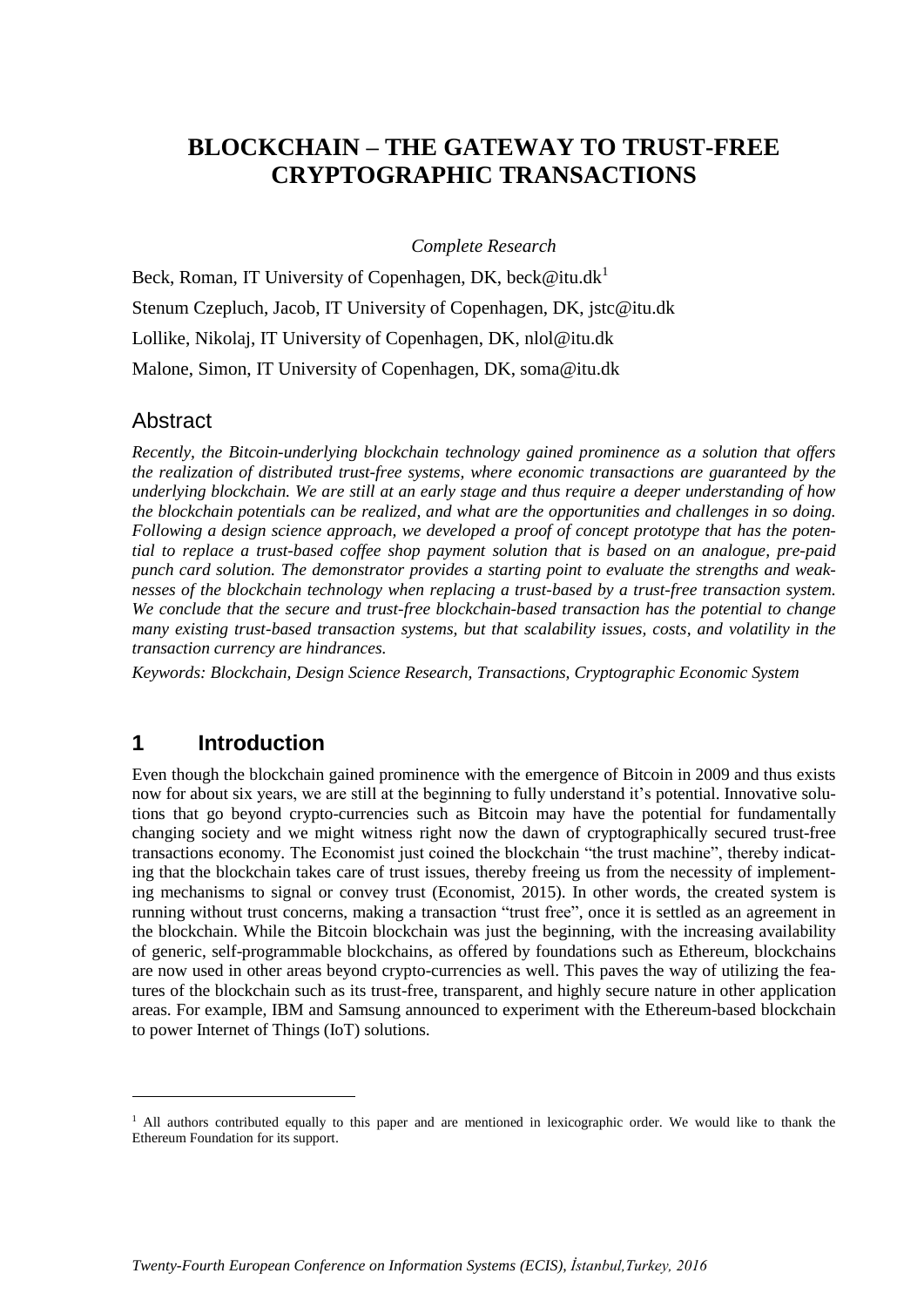In this paper, we will investigate the potential of the blockchain technology by developing, implementing and evaluating the proof of concept prototype of a blockchain-based, digitized punch card solution. In so doing, we illustrate how a trust-based centralized system can be replaced by distributed and trustfree transaction systems. Thus, our research is concerned about how decentralization through blockchain technology can be applied in economic systems and what are the strengths and weaknesses of the technology in doing so.

### **2 Cryptographic economic systems and the "Internet of Things"**

A cryptographic economic system can be understood as a system that organizes transactions completely reliable, without any human interaction, following intractable rules set in the computer protocol. The operating economic system can be compared with an unstaffed, automatically navigating vessel or a driverless steering car, bringing safely passengers from A to B, completely controlled by a cryptographic protocol that is minimizing any malicious and accidental exceptions because no humans are involved.

Cryptographic economic systems can also support distributed autonomous organizations (DAO) such as IoT to operate trust-free by completing transactions on basis of self-enforcing rules. This enables to strip off any transaction costs with regards to the lack of trust between economic agents within the transaction phase, which formerly would have been only interested to interact with each other if an entrusted third party steps in. In other words, a DAO might enable to curb transaction costs involved to setup, maintain, regulate and supervise the operation of an entrusted third party organization.

Thus, not surprisingly, the blockchain became very popular in finance where transparency, trust, and security in transactions are vital (Economist, 2015) and where we have witnessed the development of different cryptocurrencies such as Bitcoin, Litecoin, and Dogecoin, among others, in the past. Cryptocurrencies do not require any intermediary such as a central bank to ensure trust and security in transactions (Buterin, 2013, Economist, 2015, Nakamoto, 2008) and are also more cost-efficient in microtransactions compared to fiat money (Buterin, 2014b). Radiating trustworthiness through third-parties is replaced by understanding the blockchain technology and seeing what the status of the transaction is. In other words, instead of trusting that a transaction will be conducted as agreed upon, now one can see the status of the transaction and knows what is going on. However, the blockchain does not only support financial transactions, but can support all kinds of agreements or smart contracts: Digital assets such as shares, contracts, and stock options have been traded as smart contracts on the blockchain as well. Thus, all kinds of economic systems, or more specifically, trading of property rights, benefit from such a trust-free, secure, and transparent transaction system. Recently, the NASDAQ started to use the blockchain to automate transaction processes that have been handled by lawyers so far (Price, 2015).

For such a broad range of applications beyond Bitcoin, a blockchain is needed that is designed to support transactions on a generic level through the use of smart contracts. For our research, we decided to use Ethereum's blockchain that supports a Turing-complete programming language to write smart contracts into the blockchain. It is thus a completely programmable blockchain that distributes logic that would normally be executed on a centralized server. For example, with the introduction of smart devices in the late 2000s, computers have found themselves being implemented in virtually everything. The next step in development is that these smart objects can communicate with each other over the Internet and essentially maintain themselves. To organize such an IoT (Panikkar, 2015, Pureswaran and Brody, 2015), companies such as IBM and Samsung build their IoT version based on the Ethereum blockchain (Higgins, 2015, Panikkar, 2015) so that devices can interact with each other through smart contracts. It is expected that these transactions between smart devices will develop an "Economy of Things" where all these smart devices will be "a point of transaction and economic value creation for owners and users" (Panikkar, 2015).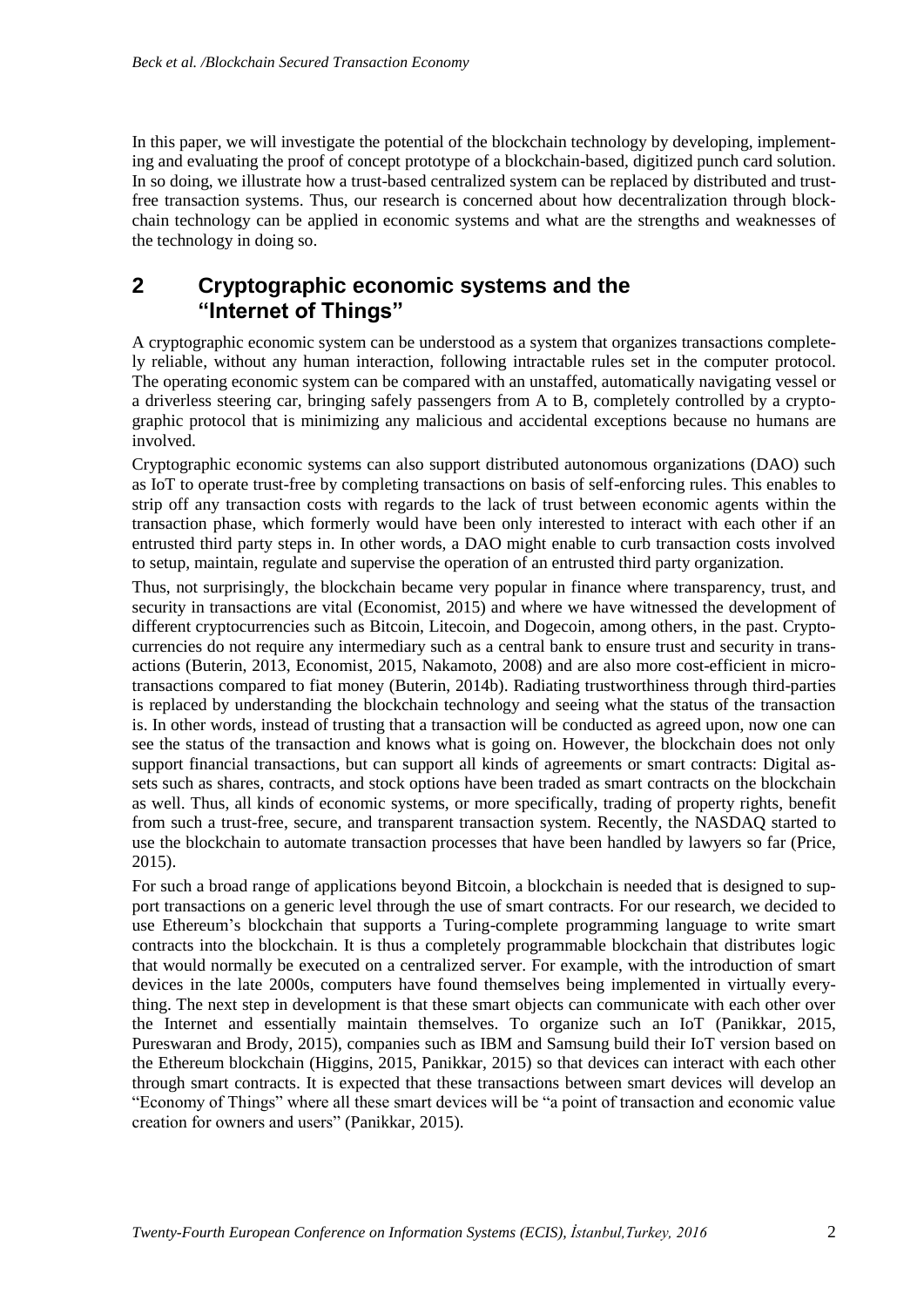## **3 Applied design science approach**

We deemed a design science research (DSR) approach as an appropriate research lens for our blockchain proof of concept (March and Smith, 1995) and the design of a prototype project (Simon, 1969, Walls et al., 1992). In this context, our prototype depicts an instantiation of a blockchain-based IT artefact. Considering that DSR encompasses the creation of something that has not existed previously and that it serves a meaningful human purpose (March and Smith, 1995) to solve a problem, its historical origins tend to emerge from engineering (Au, 2001, March and Smith, 1995), though it also relates to many other academic disciplines. In engineering, architecture, or IS, the science of the artificial is of interest for both research and practice (Baskerville, 2008). When a rigorous DSR approach meets the requirements for generating design theories (e.g., (Gregor and Jones, 2007)), it leads to more generic and richer contributions, though theorization is an additional element of IS design theories. In principle, a problem solution and contributions to the knowledge base derive from either existing kernel theories and IT artefacts or the development of new IT artefacts (Holmström et al., 2009). In this research, we are applying a DSR approach that enables us to generate theoretical insights (Beck et al., 2013) rather than starting with a kernel theory. In our case, we started with the problem of replacing a trust-based manual system by a trust-free, blockchain-based system to theorize about implications and challenges for established theories such as transaction cost theory. Transaction costs mainly arise from mitigating uncertainty in an economic exchange. Such costs can be interpreted as the economic equivalent of friction and lack of trust. If blockchain technology is enabling friction-free, trust-free transactions, then fundamental economic theories need to be revisited. However, there has not been published a lot about blockchain and its applicability which is the reason why we decided to emphasis in this paper on development of the IT artefact before we theorize about it as described by (Beck et al., 2013).

Typically, the DSR process begins with a search for a problem with practical relevance (von Alan et al., 2004). In our case, we started with a technological solution that has the capability to solve elementary economic exchange problems, while we still do not fully understand the potential of blockchain technology. The DSR outcome, however, is always embedded in some place, time and community and must be theorized about to meet innovative and progressive demands (Orlikowski and Iacono, 2001). Therefore, we decided to study a rather simplistic problem system that we turned into a blockchainsupported solution.

In general, the DSR approach comprises two basic processes, building and evaluating (March and Smith, 1995). The building process refers to the sequence of activities required to produce 'something new', that is, the blockchain instantiation, to a problem. The evaluation process instead involves evaluation of the created IT artefact to provide feedback and generate new knowledge about the problem at hand. The newly generated insights improve the quality of both the IT artefact and the design process (von Alan et al., 2004). Hence, generalizable outcomes for more generic design problems can be drawn from the build and evaluate process (Gregor and Jones, 2007). However, building and evaluating the IT artefact occurs partly in parallel, with multiple iterations (Beck et al., 2013). The same happened in our DSR project, where the research process has been iteratively going forth and back as well. After we had acquired enough knowledge about the Ethereum-based blockchain, we identified a managerial problem that allowed us to study the strengths and weaknesses of the technology. In our case, we have chosen a trust-based punch card solution that is been used in our university's students cafeteria for self-service transactions. In our design science proof of concept approach, we can illustrate now how that system can be replaced by a trust-free blockchain based transaction system. Subsequently, we theorize and propose how such trust-free transaction system in general should look like, based upon our research as well as literature in the field.

### **4 The blockchain based trust-free economic system**

The proof of concept in this DSR approach builds upon the blockchain developed by Ethereum in late 2013 (Buterin, 2013). While the platform was released in the second half of 2015, we were granted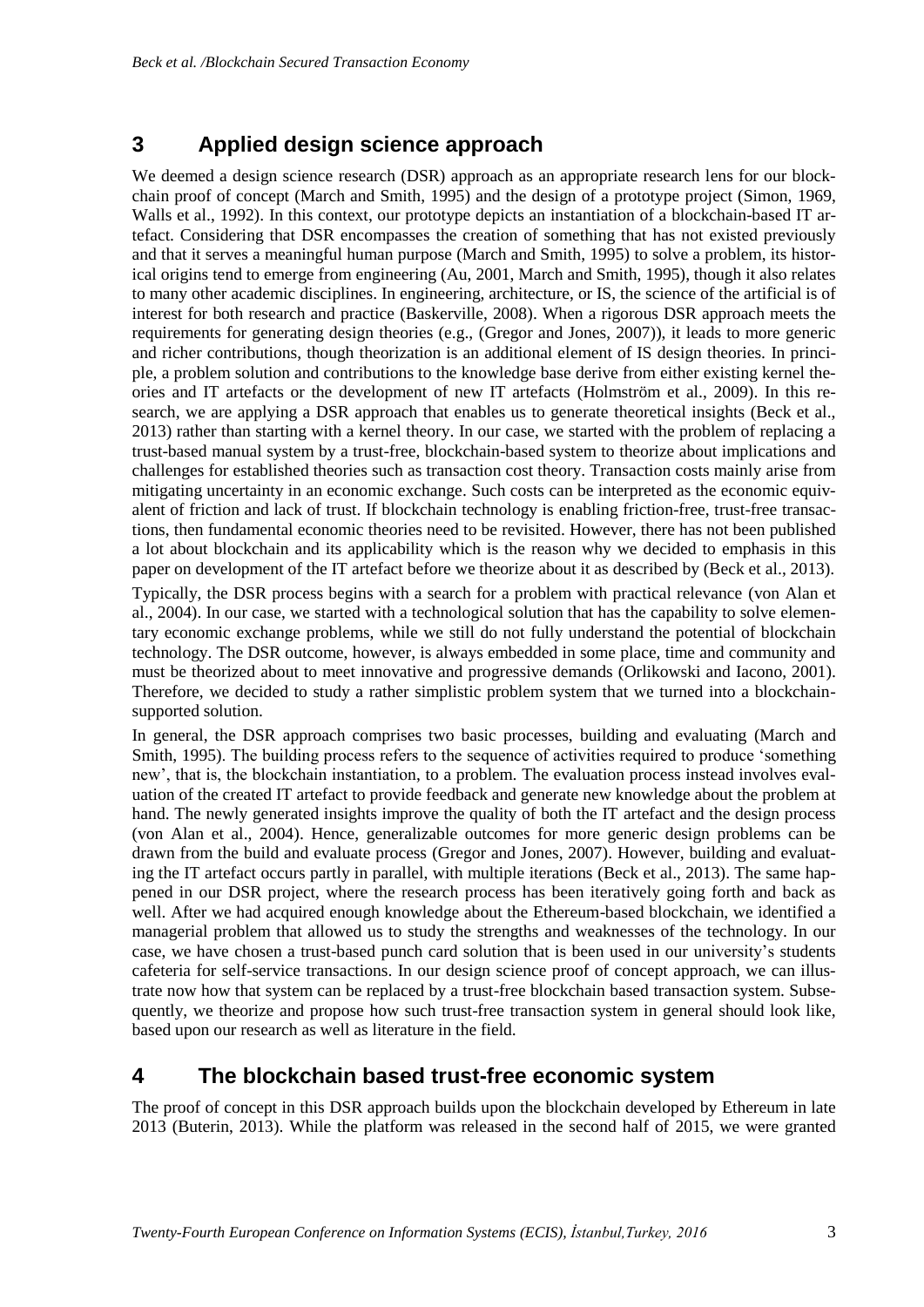access to a pre-market environment for our research back in 2014 already, as it still was in a development stage. Thus, we are among the first to be able to test and develop a smart contract-based prototype as a 'new-to-the-world' information systems artefact (von Alan et al., 2004).

The Ethereum blockchain allows user-created digital smart contracts to be executed by implementing a generically programmable code. It is not solely a network for exchanging cryptocurrencies but a network where transactions can be used to execute an unlimited number of self-developed smart contracts. This blockchain serves as the back-end of decentralized applications, which can be as different as voting systems, domain name registries, financial exchanges, crowdfunding platforms, company governance, or intellectual property such as music songs. The Ethereum blockchain solution allows everyone to write smart contracts resulting in decentralized applications where it is possible to build your own arbitrary rules for ownership, transaction formats, and state transition functions (Buterin, 2013). Thus, it is relatively easy to create a smart contract and subsequently adding it to the chain of blocks. In so doing, one can create an environment to potentially solve some issues related to lack of trust and reputation or incomplete information about the counterparty one is trading with, which traditionally required a central trusted party such as an insurance company, a central bank, or the government. In contrast, the blockchain is a "trust-free", distributed solution that can be understood as techno-social system, where the technical part assures the transactions of the social part, which cannot be altered as long as the transaction takes place under the conditions of the agreed upon smart contract. If that is changed or compromised, no transaction will take place, which makes the system inherently secure.

The blockchain is essentially just what the name says: a chain of blocks. A block contains the data of all transactions within a period of time, and a reference to the block before it. The cryptography that goes into creating a block differs depending on which blockchain protocol is used, but essentially one can traverse through the entire blockchain and find every single transaction ever made, all the way back to the first one, so-called genesis block. Hashing algorithms are used to make sure that all blocks are well formed and not tampered with, and thus the blockchain keeps itself secure and virtually unbreakable. The blockchain is not provided from a single server, but is run on a widespread network of computers as a distributed ledger. All network participants hold all data in the blockchain, and all work together on expanding it. These computers are often called miners. Depending on the blockchain protocol, these will compete to form new blocks that are then added to the blockchain when selected through consensus schemes.

The combination of these features makes the blockchain desirable: It is secure through the immutability it gains from the hashing algorithms, when applied on the decentralized network, and transparent because anyone can look through all blocks. The combination of security and transparency is what makes the blockchain a trust-free technology. In the past, blockchains have been compared to bank ledgers (Blockchain, 2015, Graham, 2013). However, this definition somewhat limits the blockchain artificially, as the general idea behind it can be used in a much broader way. Transactions are not limited to monetary transferals, but can also be used to transfer any form of data. How this data is then used again depends on what blockchain protocol it is sent on and to which smart contract it has to adhere to.

A smart contract is a piece of code that the Ethereum Virtual Machine (EVM) is able to execute on the blockchain. Once this piece of code has been added to the blockchain, the smart contract itself cannot be altered, only the storage of the smart contract can. This means that there now exists some piece of code that acts as a contract and that is available for anyone to use. The execution of these smart contracts are made possible by the Turing-complete programming languages that are compiled into EVM bytecode. These languages are, as of July 2015, Solidity (Java like), Serpent (Python like), Mutan (C like), and LLL (Lisp like). A smart contract has an address, just like an external account (essentially a user), but instead of acting like a wallet, it will execute code based on the data it receives. Smart contracts can call other smart contracts in almost the same way through messages. In order to avoid malicious and infinitely looping code or distributed denial of service attacks to be executed on the block-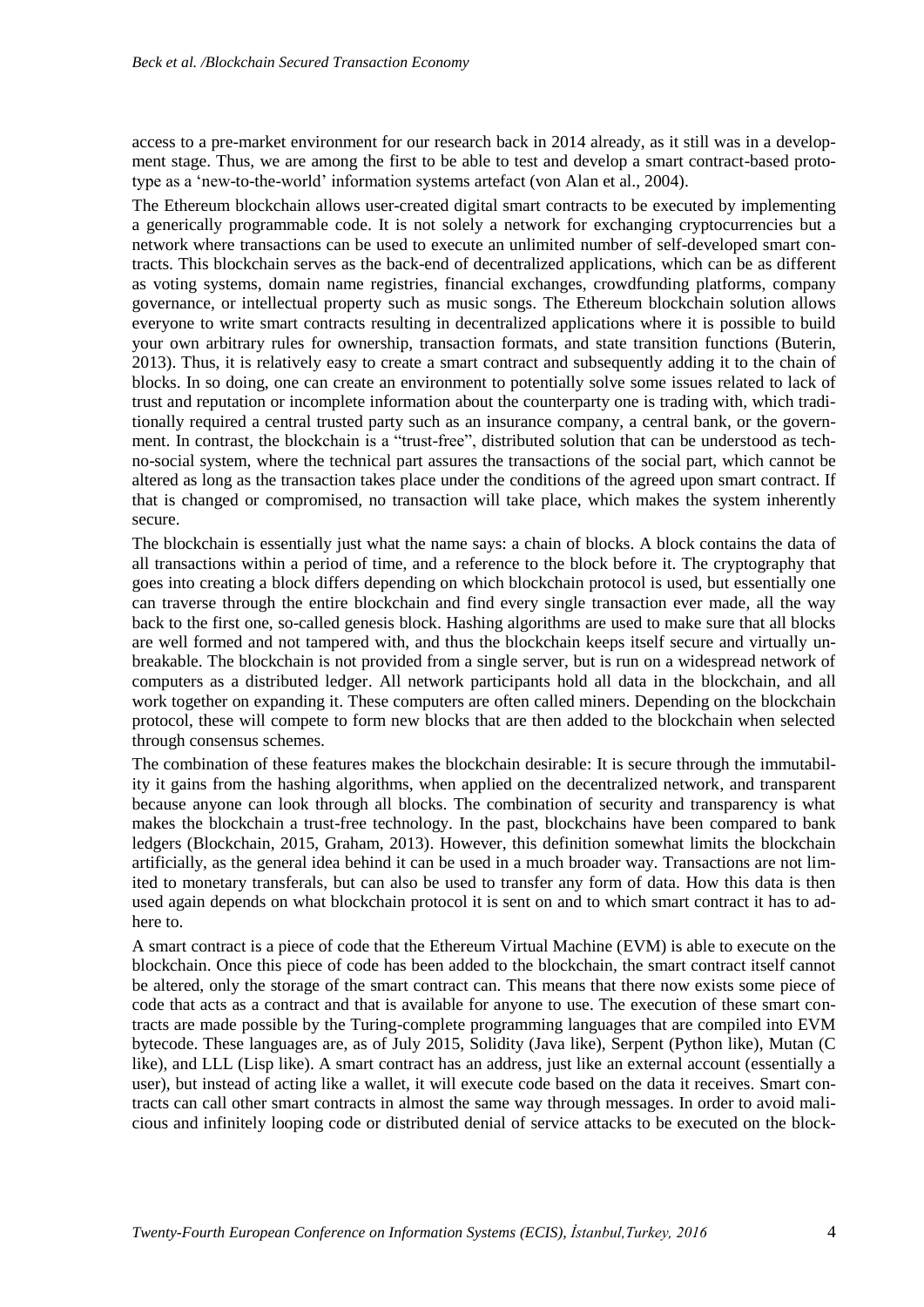chain, each execution and creation of a smart contract is powered by gas or ether (yet, the name Ethereum). Powered means that the amount of gas needed to run the contract is determined by the total amount of computations and storage entries of the byte code that the EVM compiles the smart contract into. Even though it is estimated that the total amount of computing power available directly on the blockchain is equivalent to that of a 1999 smartphone (Buterin, 2014a), smart contracts are extremely powerful in the way they function as the building blocks of worldwide decentralized trust-free transaction systems. Fuelling is understood as a way to pay for the execution of EVM bytecode and storage of data on the blockchain. How much a specific computation will cost is defined by the complexity of the computation. The most basic computations such as addition, subtraction, and multiplication is intended to cost 1 gas. Contracts and transactions also have a start price that is fixed in order to pay the miner for the provided computational power. And finally, there are messages, which are essentially transactions between two smart contracts. They carry almost the same fields as a regular transaction, except there is no gas price. The gas used by the all computations done by all smart contracts activated by a transaction must be covered in the gas field of said transaction (Buterin, 2013).

There are some differences in the way the Ethereum blockchain and the Bitcoin blockchain work in terms of mining. Each block on the Ethereum blockchain contains the entire state of the Ethereum system, stored in a "Patricia tree", which is an evolved "Merkle tree" as known from Bitcoin. It only stores the data of new transactions, whilst unchanged data is stored as pointers to the original block location (Buterin, 2013). Also the way a miner is selected to create a block on the blockchain is different to prevent some of the centralization tendencies that have been found in Bitcoin's blockchain. Bitcoin requires the miner to do a specific hash function on some strings, which means that it is possible to use application-specific integrated circuits, which is already being done. This makes it almost impossible for a user to have a chance to mine. The block validation is now done in mining pools relying on this technology. This is even worse, since at the time of writing, the three biggest mining pools held over 50% of the computing power (Hashrate, 2015). Crucial for commercial applications is also the time required to settle a transaction using the blockchain. The block time is the amount of time it takes for the network to assign a new block to the blockchain, thus confirming pending transactions. Ethereum has a block time of 12 seconds, but there is no guarantee of the amount of time it actually takes for the network to assign a new block. It is just a value the network aims to hit, and it does this by adjusting the so called block difficulty (Buterin, 2014d). The block difficulty is regulated each time a new block is found. If a block is found "too quickly", that being less than 12 seconds, the difficulty of finding the next block goes up. If it takes too long time to find a block, the block time consequently goes down. The difficulty is defined by how many hashes on average it takes to create a new block. Thus, if the difficulty is high, the harder it is to find a hash within the certain goal that satisfies the proof of work algorithm. The reason Ethereum has a shorter block time of 12 seconds compared to Bitcoin's 10 minutes is that contrary to the monetary transactions of Bitcoin, the Ethereum blockchain is supposed to be used in a wide variety of applications where transactions need to be more responsive (Buterin, 2014d).

### **5 Developing a blockchain based proof of concept prototype**

#### **5.1 The coffee self-service case**

To test the potential of a cryptographic trust-free transaction system based on blockchain, we developed a proof of concept solution for an existing trust-based self-service solution at the coffee shop place operated by students at our University. Essentially, we wanted to implement a digitized version of the currently used punch card approach for coffee self-dispensing, using now smart contracts. The currently used punch card system, where each coffee drinker has to clip off a piece of a pre-purchased, 10 clips comprising punch card him- or herself when having a cup of coffee, can be described as a trust-based system with inexplicit transactions rules. Essentially, coffee could be stolen or people could just forget to clip off a piece of their punch card. While replacing this system by a blockchain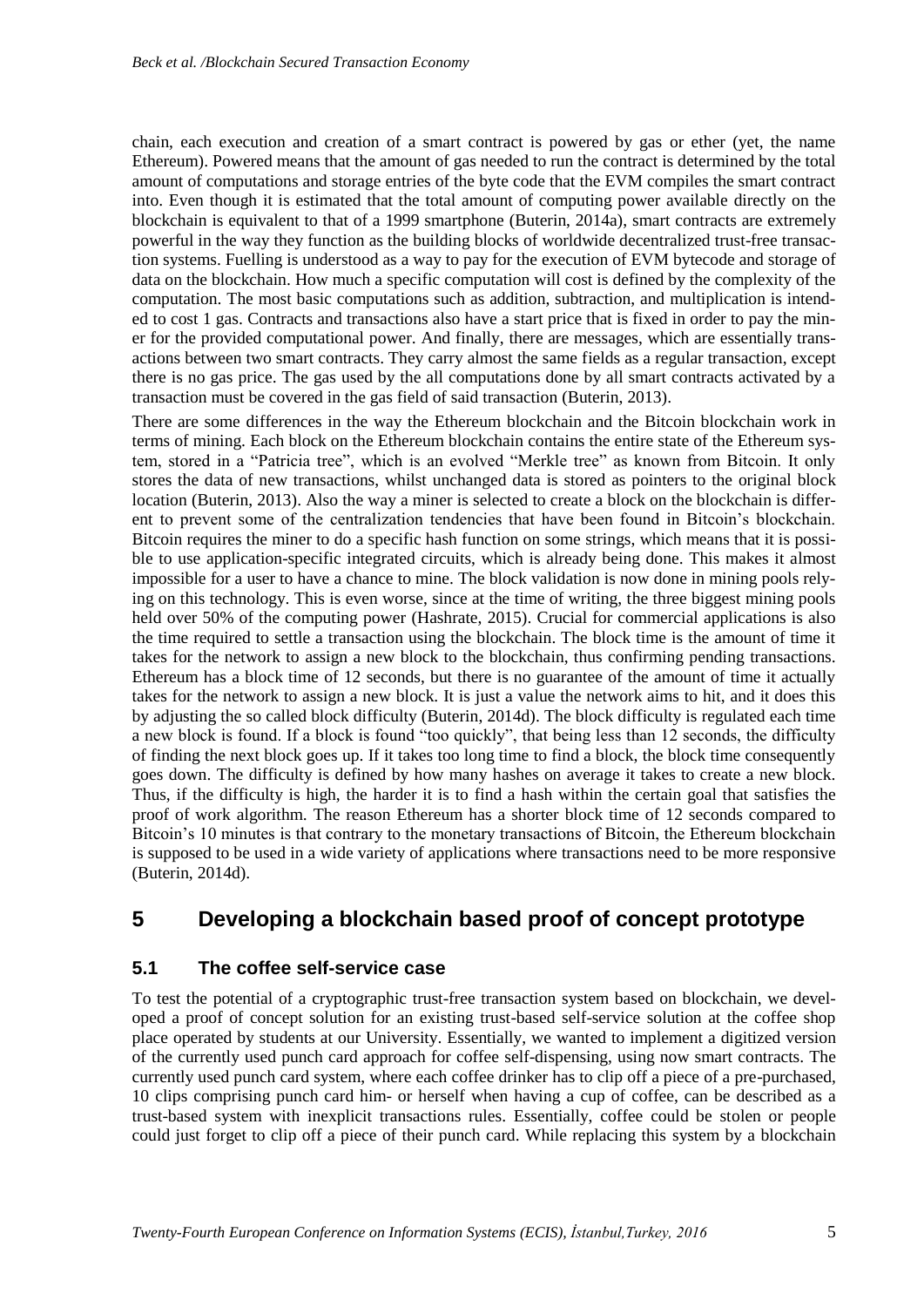based approach might seem a bit over-engineered, the example comprises all the essential benefits and challenges of implementing such an IT solution for other commercial transactions which would benefit similarly from trust-free transaction processes through enforcing the transaction rules by smart contracts within the blockchain.

At this point, the way the coffee buying works is that one buys a card that is worth 10 cups of coffee. Each time one wants a cup, he or she has to deduct one clip using a scissor. Then you fill up your cup from a coffee pot. The punch card represents an artefact that has been given a certain value in the real world. The punch card in itself is a worthless piece of cardboard. It only has a value when used in a transaction in a specific place. Thus, the idea of the punch card is that you can help yourself without the need for a service person. It is up to the user of the punch card to deduct the correct amount of clips when buying one or more cups of coffee. This way, you can get coffee at all times through selfservice.

There are, however some problems using this method, since it only works through trusting the users. And to trust the users, they have to be well-informed about how the system works, e.g., which kind of beverages a punch card gains access to and how long the punch card is valid and so on. They have to acknowledge the rules of the "real life contract". In the current system, there is no way of actually enforcing that the users deduct the correct amount of clips when purchasing coffee – or even pay at all, unless there is somebody enforcing the rule through physical presence, which, however, contradicts the idea of having a self-service system. The reason users deduct the wrong amount of clips can both be malicious behaviour or misunderstanding of how the system works. Using a blockchain-based smart contract solution could prevent these problems.

#### **5.2 Implementing a decentralized trust free transaction system**

In order to obtain the desired functionality, a smart contract needs to be implemented to dictate the rules of the system. Based on the rules and requirements for a digital punch card based system to drink coffee, all functionalities are needed to issue punch cards for users to purchase. To distribute this smart property, a function called *buyClipcard* is implemented, which allows for a user to purchase a punch card at a certain price. The price can be adjusted by the issuer of the smart contract to whatever amount through a function called *setPrice*. When purchasing a punch card, the smart contract will make sure that one has a sufficient balance of ether before being able to commit the transaction. To keep track of users and their balances, a map of user addresses on the network and their punch card property, called *clipCards*, is implemented. This way, it is possible to check if people own a punch card or has sufficient clips. Once those functionalities had been created, it was necessary to formulate the rules of buying a cup of coffee, using the punch card token. This part of the contract is basically a "vending machine" in the sense that a product has a fixed price. A function that deducts one clip from your punch card is therefore added as *useClip*. Next, in order for this to be fully automated, a digital lock on the coffee dispensers is needed. In our proof of concept approach, we did not implement a hardware solution since it is the aim of this DSR approach to investigate the blockchain mechanism for creating cryptographic, trust-free transaction systems. However, if a system like the suggested one should be implemented, a commercial coffee vending machine could be connected to the network. A smart contract could then be implemented to activate the coffee dispense, as this smart contract would be invoked by the system. Essentially, this would be an IoT application, where a fully-fledged automated system could be implemented with two smart contracts in conjunction with each other. In order to issue these smart contracts onto the network you make a transaction with the smart contract logic while the price of fuelling such a contract computation is determined by how many operations it includes. If enough ether to fuel the smart contract is available, the transaction will be submitted to the blockchain and be accessible through an address.

In order to access the client of our decentralized application, a browser is needed to support Ethereum based applications. Currently, there are two clients which are called AlethZero and Mist. We used for our research AlethZero as illustrated in [Figure 1](#page-6-0) to showcase our application. Once connected to the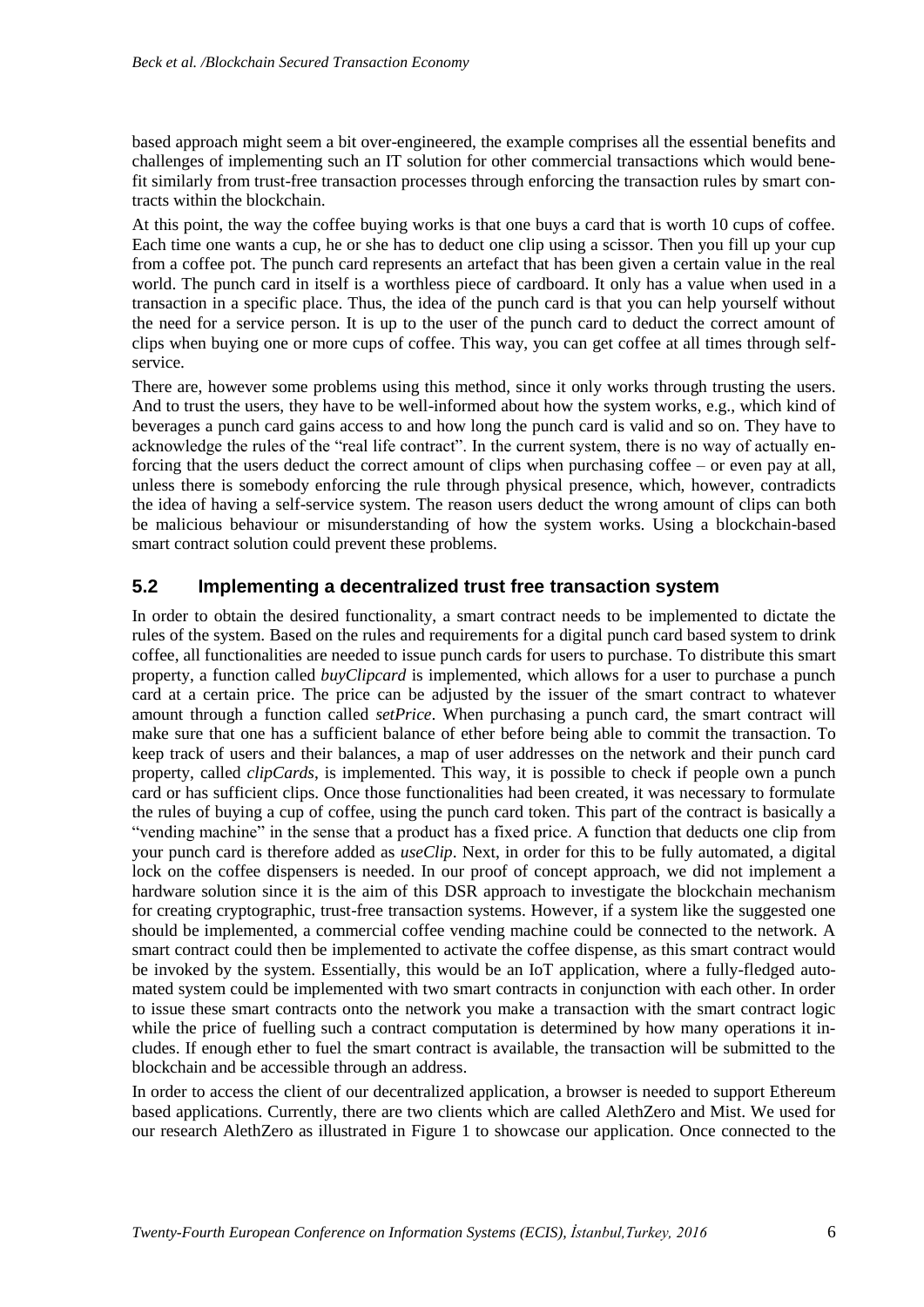Ethereum network through a supported browser, the local blockchain will be synchronized. Upon data synchronization, one can navigate to the website of the digitalized punch card as illustrated in [Figure](#page-6-1)  [2.](#page-6-1)

| <b>AlethZero Ethereum Client</b><br>File View Network Tools Whisper Debug Help Special                                                                                                                                                                      |                                                                                                                                                                                                                                | 图 << Tue May 19 2015 16:18 卷<br>$R$ $\boldsymbol{x}$ $\boldsymbol{\cdot}$<br>$T_1$ $D_2$ $\frac{1}{2}$                                                                                                                                                                                                                                                                                                                   |
|-------------------------------------------------------------------------------------------------------------------------------------------------------------------------------------------------------------------------------------------------------------|--------------------------------------------------------------------------------------------------------------------------------------------------------------------------------------------------------------------------------|--------------------------------------------------------------------------------------------------------------------------------------------------------------------------------------------------------------------------------------------------------------------------------------------------------------------------------------------------------------------------------------------------------------------------|
| Go! New Transaction Preview Pending Transactions Mine Refresh                                                                                                                                                                                               |                                                                                                                                                                                                                                |                                                                                                                                                                                                                                                                                                                                                                                                                          |
| Default identity fd6cb431: 0 wei [0]                                                                                                                                                                                                                        |                                                                                                                                                                                                                                | Filter.<br>Basic Contracts Only Named Refresh                                                                                                                                                                                                                                                                                                                                                                            |
| M Imported (UNSAFE) key, 78ceb033: 97539 finney [108]                                                                                                                                                                                                       | Kløppekärt                                                                                                                                                                                                                     |                                                                                                                                                                                                                                                                                                                                                                                                                          |
|                                                                                                                                                                                                                                                             | file:///home/malone/Bachelor/bachelor-project/code/ClipcardMachine/implementationIndex.html                                                                                                                                    |                                                                                                                                                                                                                                                                                                                                                                                                                          |
|                                                                                                                                                                                                                                                             | Kløppekårt                                                                                                                                                                                                                     |                                                                                                                                                                                                                                                                                                                                                                                                                          |
| Filter.<br>#385258 e717bbba                                                                                                                                                                                                                                 | Welcome back. User!<br>My remaining clips: 0<br>Issuer: 0x78ceb0333e422a96c06f50a0581e900b7f098050                                                                                                                             | [3f3438e2 132] 108 ms - 208.52.168.126:0 - Geth/v0.9.22/darwin/g<br>@ [7f25d3ea 125] 229 ms - 54.207.93.166:0 - Geth/v0.9.21.1/linux/go<br>[50ec4cd0 137] 133 ms - 162.213.238.72:30304 - AlethZero/v0.9.18<br>[03e7493f 128] 192 ms - 24.251.161.112:0 - Geth/Michelson-Morley<br>[cf2336eb 130] 33 ms - 92.51.165.126:30303 - ++eth/Gav's Node/v0<br>[a979fb57 127] 36 ms - 52.16.188.185:0 - Geth/v0.9.21/linux/go1.4 |
| e717bbbac83e00f326c730246c<br>#38525724e6c1d5<br>09592c08b54434a42460ef43dc                                                                                                                                                                                 | Machine: 0x706e5fd18bfc8b418cb02f824704fedbfcf1524                                                                                                                                                                             | [aef81e58 164] 14 ms - 188.166.78.116:0 - Geth/v0.9.21.1/linux/go                                                                                                                                                                                                                                                                                                                                                        |
| 47599668 *> 5a219cab: 0 we<br>d87ccedfbdd0                                                                                                                                                                                                                  | The Price: 1 finney                                                                                                                                                                                                            | eff61ab3 135 125 ms - 162.245.219.146:0 - Geth/v0.9.22/linux/go                                                                                                                                                                                                                                                                                                                                                          |
| #385256766ac547<br>#385258 Tue 19 May 2015 04:18:04<br>78ceb033 *> c2624f1d: 0 we<br><b>PM CEST</b><br>78ceb033 *> c2624f1d: 0 we<br>D/TD:                                                                                                                  | Punch your card                                                                                                                                                                                                                |                                                                                                                                                                                                                                                                                                                                                                                                                          |
| 78ceb033 *> c2624f1d: 0 we<br>10180224701/275019939494808 -<br>#385255 cda9c8eb                                                                                                                                                                             |                                                                                                                                                                                                                                |                                                                                                                                                                                                                                                                                                                                                                                                                          |
| 2^33.2451/2^47.9665<br>Children: 0<br>78ceb033 *> c2624f1d: 0 we                                                                                                                                                                                            | Liser                                                                                                                                                                                                                          |                                                                                                                                                                                                                                                                                                                                                                                                                          |
| Gas used/limit: 0/3141592<br>47599668 *> 5a219cab: 0 we                                                                                                                                                                                                     |                                                                                                                                                                                                                                | <b>Ideal Peers</b> 5<br>Client Name malone                                                                                                                                                                                                                                                                                                                                                                               |
| Beneficiary:<br>#385254 cd1b6d4d<br>602c7c73a5be0209c5c148ba86d3bbc<br>#38525360fe80c5                                                                                                                                                                      | Top up your punch card                                                                                                                                                                                                         | Automatic<br>30303<br>Automatic<br>Listen on<br>Public IP                                                                                                                                                                                                                                                                                                                                                                |
| ea3e25bb7<br>47599668 *> 5a219cab: 0 we<br>Seed hash:<br>#385252532d7593<br>4db8c3d89b7de6ddb733a736d664eb<br>78ceb033 *> c2624f1d: 0 we<br>da3b6c5c5131f406df463e8f83d78052<br>78ceb033 *> c2624f1d: 0 we<br>83<br>78ceb033 *> c2624f1d: 0 we<br>Mix hash: | Administrative tools<br>This contract is at: 0xc2624f1daad05afc81a3b2c8808af93962f6a473                                                                                                                                        | b5b365eaae1b0c26778f6f49a4b4199655d48f8e0@127.0.0.1:30303<br>R 47599668 *> Sa219cab.                                                                                                                                                                                                                                                                                                                                     |
| 61cd9f74604467dd5363565d91acf06<br>78ceb033 *> c2624f1d: 0 we<br>5b02a8093d5e2bfd95cc3f0d3b745cd                                                                                                                                                            |                                                                                                                                                                                                                                |                                                                                                                                                                                                                                                                                                                                                                                                                          |
| 78ceb033 *> c2624f1d: 0 we<br>27<br>#3852514a59da92                                                                                                                                                                                                         | Commit suicide                                                                                                                                                                                                                 |                                                                                                                                                                                                                                                                                                                                                                                                                          |
| Nonce: b93874852a177068                                                                                                                                                                                                                                     |                                                                                                                                                                                                                                |                                                                                                                                                                                                                                                                                                                                                                                                                          |
|                                                                                                                                                                                                                                                             | Erricky machine                                                                                                                                                                                                                |                                                                                                                                                                                                                                                                                                                                                                                                                          |
|                                                                                                                                                                                                                                                             |                                                                                                                                                                                                                                |                                                                                                                                                                                                                                                                                                                                                                                                                          |
|                                                                                                                                                                                                                                                             | <b>Address</b>                                                                                                                                                                                                                 | 8 [S0ec4cd0 AlethZero/v0.9.18/Release/Linux/g++/int] 162.213.23<br>@ [a979fb57 Geth/v0.9.21/linux/go1.4.2] 52.16.188.185 - (=12019c)                                                                                                                                                                                                                                                                                     |
|                                                                                                                                                                                                                                                             |                                                                                                                                                                                                                                | 03e7493f Geth/Michelson-Morley/v0.9.22/linux/go1.4.2 24.251                                                                                                                                                                                                                                                                                                                                                              |
|                                                                                                                                                                                                                                                             | Change owner                                                                                                                                                                                                                   |                                                                                                                                                                                                                                                                                                                                                                                                                          |
|                                                                                                                                                                                                                                                             |                                                                                                                                                                                                                                |                                                                                                                                                                                                                                                                                                                                                                                                                          |
|                                                                                                                                                                                                                                                             |                                                                                                                                                                                                                                |                                                                                                                                                                                                                                                                                                                                                                                                                          |
|                                                                                                                                                                                                                                                             | Address                                                                                                                                                                                                                        |                                                                                                                                                                                                                                                                                                                                                                                                                          |
|                                                                                                                                                                                                                                                             | 01:39:51 PH p2p 6274ae0d. ++eth/v0.9.23/Release/Linux <sub>i</sub> C =   = B > (flle:///home/malone/Bachelor-project/code/ClipcardMachine/implementationIndex.html:6697):updated                                               |                                                                                                                                                                                                                                                                                                                                                                                                                          |
| 등 i 01:39:51 PM p2p   6274ae0d.   + +eth/v0.9.23/Release/Linux,<br>§ i 01:39:51 PM p2p 6274ae0d. ++eth/v0.9.23/Release/Linux, - - -<br><b>A.L., R.R., R.L., Rose 4.</b><br>2.1                                                                              | - @ > (file:///home/malone/Bachelor/bachelor-project/code/ClipcardMachine/implementationIndex.html:6697):updated                                                                                                               |                                                                                                                                                                                                                                                                                                                                                                                                                          |
|                                                                                                                                                                                                                                                             | 25 MB total (24 MB blocks, 352 KB receipts, 378 KB blooms, 203 KB hashes, 267 KB family) 97539 finney 8 peer(s) Not mining 0 ready 0 verifying 0 greaty 0 shares 1 grady 0 students 1 unknown 0 bad testnet #385258 PV60.3 D12 |                                                                                                                                                                                                                                                                                                                                                                                                                          |

<span id="page-6-0"></span>*Figure 1. AlethZero browser view*

Now that the implementation of the backend functionality has been covered, it is desirable to use the smart contracts in an easier way than through command line transactions. This is possible by using the Ethereum JavaScript API to build an HTML client. The role of the client is basically to make the smart contract easier to use, displaying stored information and making functions accessible through a graphical user interface (GUI) that interacts with the contract itself. Thus, instead of making specific transactions with data to the smart contract, input fields and buttons have been implemented to take care of the tasks, as illustrated in [Figure 2.](#page-6-1) This is done by using a JavaScript API that uses web3.js (Ethereum, 2014). The web3 object makes it possible to communicate with the network because it possesses the users private address information. The JavaScript API offers a lot of functionality that can be used to communicate with a smart contract and the Ethereum blockchain. In our punch card proof of concept, we used the function of getting stored data out of the contract to display it in our client, as well as calling functions to manipulate this data.

| Kløppekårt                                                                                                                                                                       |                        |
|----------------------------------------------------------------------------------------------------------------------------------------------------------------------------------|------------------------|
| file:///home/malone/Bachelor/bachelor-project/code/ClipcardMachine/implementationIndex.html                                                                                      |                        |
| Kløppekårt                                                                                                                                                                       |                        |
| Welcome back, User!<br>My remaining clips: 0<br>Issuer: 0x78ceb0333e422a96c06f50a0581e900b7f098050<br>Machine: 0x706e5fd18bfc8b418cb02f824704fedbfcf1524f<br>The Price: 1 finney |                        |
|                                                                                                                                                                                  | Punch your card        |
|                                                                                                                                                                                  |                        |
|                                                                                                                                                                                  | User                   |
|                                                                                                                                                                                  | Top up your punch card |
|                                                                                                                                                                                  |                        |

<span id="page-6-1"></span>*Figure 2. The graphical user interface of the HTML/Java client*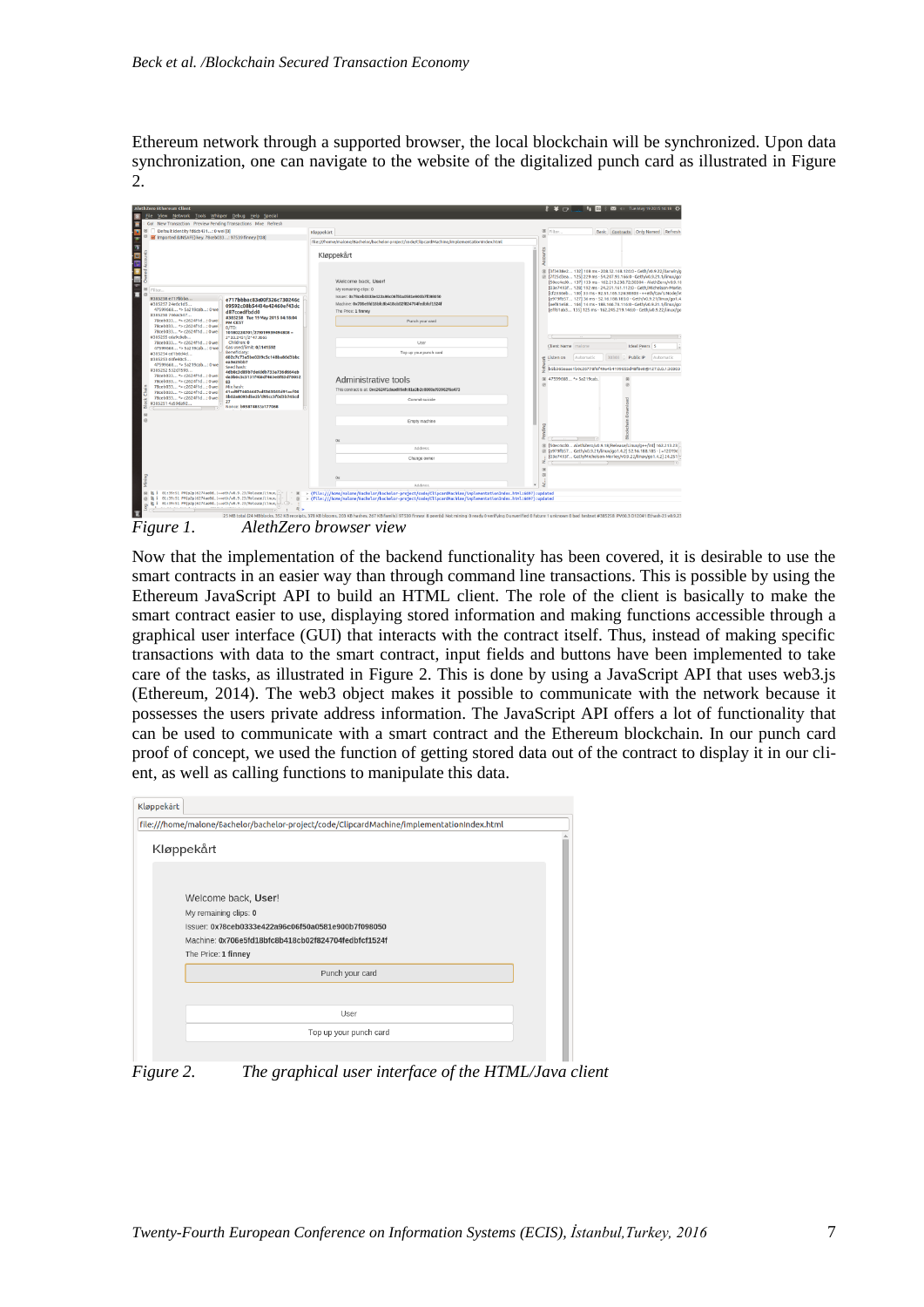All the data displayed in bold in Figure 2 is information taken directly from the blockchain, as it is contained in the storage of the smart contract of the implementation. Since the client is connected to the Ethereum network through authenticating with a private key, there is no need for an additional logging in, since the network already recognizes each user individually.

| Welcome back, User!<br>My remaining clips: 0<br>The Price: 1 finney | Issuer: 0x78ceb0333e422a96c06f50a0581e900b7f098050<br>Machine: 0x706e5fd18bfc8b418cb02f824704fedbfcf1524f |                        |
|---------------------------------------------------------------------|-----------------------------------------------------------------------------------------------------------|------------------------|
|                                                                     | Punch your card                                                                                           |                        |
|                                                                     | User                                                                                                      | Top up your punch card |
|                                                                     | Administrative tools                                                                                      |                        |
|                                                                     | This contract is at: 0xc2624f1daad05afc81a3b2c8808af93962f6a473<br>Commit suicide                         | Empty machine          |
|                                                                     |                                                                                                           |                        |
| 0x                                                                  | Address                                                                                                   | Change owner           |
|                                                                     |                                                                                                           |                        |
| 0x                                                                  | Address                                                                                                   | Change machine         |

#### <span id="page-7-0"></span>*Figure 3. The administration view of the client*

In the depicted case, the client does not know the user yet since that is the first time a person uses the system. Therefore, one is identified as "User", and has no balance. In addition, the client displays the current price of a punch card, the network address of the issuer of the contract, and the network address of the smart contract that controls the lock on the coffee dispensers. All these values can be up-dated through an admin panel as seen in [Figure 3](#page-7-0) that is accessible to users with admin rights. Consequently, there is no admin login either since the data of user rights too is stored on the blockchain.

| 図<br>冏 | 78ceb033 *> c2624f1d: 1000 szad 70be874e5148cb94bee70<br>47599668 *> 5a219cab: 0 wei [15<br>47599668 *> 5a219cab: 0 wei [15]<br>78ceb033 *> c2624f1d: 1000 szał | 6aab7353e21595b268652<br>49591c7945bb84d404037<br>3                                                                                                                             |  |
|--------|-----------------------------------------------------------------------------------------------------------------------------------------------------------------|---------------------------------------------------------------------------------------------------------------------------------------------------------------------------------|--|
|        |                                                                                                                                                                 | From:<br>78ceb0333e422a96c06f50a0581<br>e900b7f098050<br>To:<br>c2624f1daad05afc81a3b2c8808<br>af93962f6a473<br>Value: 1000 szabo #108<br>Gas price: 10000 Gwei<br>Gas: 1000000 |  |
|        |                                                                                                                                                                 | 0000 :??3Nikolaj????? 3a af f0<br>????????????????                                                                                                                              |  |
|        |                                                                                                                                                                 | 0020 2222                                                                                                                                                                       |  |

<span id="page-7-1"></span>*Figure 4. A pending transaction*

In order to purchase a punch card, some amount of ether is needed. In the current implementation the price is set to 1 finney which is 0.001 ether. The price is set low for testing purposes but as stated it can be set as you wish, e.g., to match the price of the physical punch card. Upon the release of Ethereum, ether can be acquired through exchanges or through mining on the network. If one owns an adequate amount of ether you can purchase a punch card by typing your name in the name input field and click on the "Top up your punch card" button. This will initiate a transaction to the smart contract,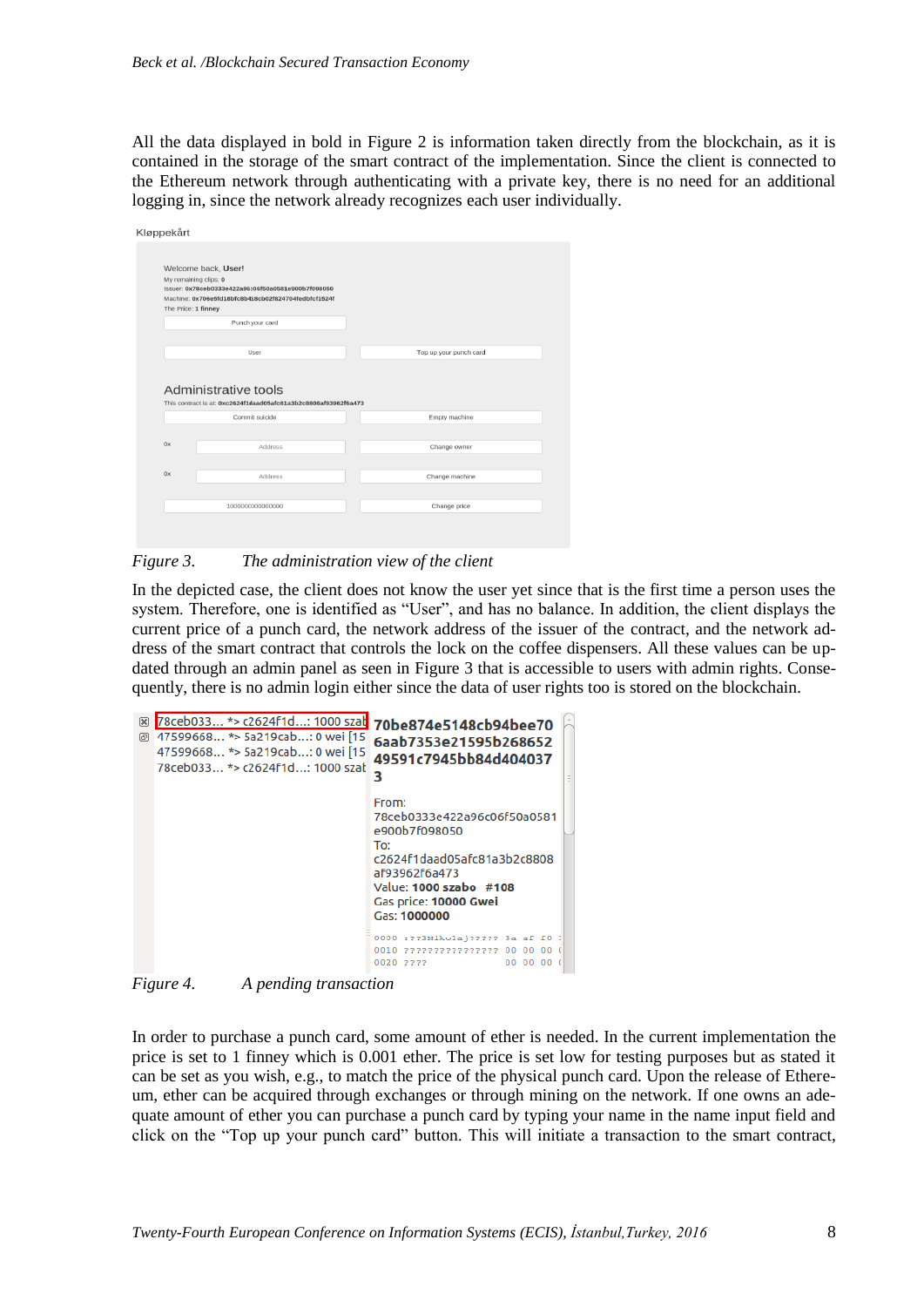powering the system, consisting of the payment of 1 finney, your name and that you want to invoke the purchase punch card function on the smart contract. This is all done through the JavaScript of the client. When using AlethZero, one can see the transaction in the pending window as seen in [Figure 4.](#page-7-1) The transaction is completely transparent as all its data is publicly visible, in the sense that the computational operations a user wants to be carried out in addition to the data sent with it are listed. Whilst waiting for the transaction to go through, a loading screen appears. Once a new block has been discovered, the transaction will be submitted to the blockchain. The transaction is thus carried through once it is submitted to the blockchain.

| 冈<br>Filter  |                                                                                                                                                                                                                                                                                                                                                                                                                                                                                     |                                                                                                                                                                                                                                                                                                                                                                                                                                                                                                               |
|--------------|-------------------------------------------------------------------------------------------------------------------------------------------------------------------------------------------------------------------------------------------------------------------------------------------------------------------------------------------------------------------------------------------------------------------------------------------------------------------------------------|---------------------------------------------------------------------------------------------------------------------------------------------------------------------------------------------------------------------------------------------------------------------------------------------------------------------------------------------------------------------------------------------------------------------------------------------------------------------------------------------------------------|
| 问<br>e.<br>오 | #385288 e4cf5faa<br>78ceb033 *> c2624f1d: 0 we<br>#385287 8d4f7fce<br>47599668 *> 5a219cab: 0 we<br>#385286 63d4de16<br>78ceb033 *> c2624f1d: 0 we<br>78ceb033 *> c2624f1d: 0 we<br>78ceb033 *> c2624f1d: 0 we<br>78ceb033 *> c2624f1d: 0 wei<br>#385285 89da26e9<br>47599668 *> 5a219cab: 0 we<br>78ceb033 *> c2624f1d: 0 we<br>78ceb033 *> c2624f1d: 0 we<br>#385284 672588c0<br>47599668 *> 5a219cab: 0 we<br>#3852837c760a9b<br>#385282 3fd937cb<br>78ceb033 * > c2624f1d: 1000 | c317a7c0973c49281ac629dcef99dd68e231d<br>210bc7ae7d6fe94fb8ef6c0c57a<br>3fd937cb3d000bb0ef63dc368d22ae182fb8719ef422<br>d16dbb8f7ca3353c1c0c[0]<br>From:<br>78ceb0333e422a96c06f50a0581e900b7f098050<br>To: c2624f1daad05afc81a3b2c8808af93962f6a473<br>Value: 1000 szabo<br>#109<br>Gas price: 10000 Gwei<br>Gas: 1000000<br>$V: 0 + 27$<br>R:<br>e582e720cf727529377d8211df110eb715a369608856<br>26ece6baf978ba18588d<br>S.<br>d1e185e29ef6fb97646ec769cbe277c89a96cd48fbd0<br>d294d3f7bff322b47418<br>Msg: |
| <b>Block</b> | 47599668 *> 5a219cab: 0 we<br>1.11                                                                                                                                                                                                                                                                                                                                                                                                                                                  | 9d9e97feb553517d32bdfc8bd353dc9aa74e189a881<br>bf7db08a66c8c437f06e7<br>Data                                                                                                                                                                                                                                                                                                                                                                                                                                  |

<span id="page-8-0"></span>*Figure 5. The transaction is stored on the blockchain*

In [Figure 5,](#page-8-0) one can see that the transaction and its data are now stored publicly visible in a block. The system will now recognize the user through his or her address being mapped in the smart contract. Consequently, your name and a balance of 10 clips will be displayed as seen in [Figure 6.](#page-8-1) This transaction is now stored forever on the blockchain for everyone to see, but unable to be tampered with.

Kløppekårt

|                        | Welcome back, Nikolaj!                              |  |
|------------------------|-----------------------------------------------------|--|
| My remaining clips: 10 |                                                     |  |
|                        | Issuer: 0x78ceb0333e422a96c06f50a0581e900b7f098050  |  |
|                        | Machine: 0x706e5fd18bfc8b418cb02f824704fedbfcf1524f |  |
| The Price: 1 finney    |                                                     |  |
|                        | Punch your card                                     |  |
|                        |                                                     |  |
|                        | Nikolaj                                             |  |
|                        | Top up your punch card                              |  |

<span id="page-8-1"></span>*Figure 6. After buying a cup of coffee, the balance of the punch card has been updated*

### **6 Analysis and evaluation of the blockchain prototype**

For a meaningful analysis of the prototype, it must first be documented that it is in fact working as intended. To test the proof of concept of the smart contract implementation, an extensive unit testing would typically be applied to make sure that every method works correctly, especially in boundary cases. This poses a problem in the current state of Ethereum development, as there is no testing library available so far. There is one under development, but it is not ready to use yet.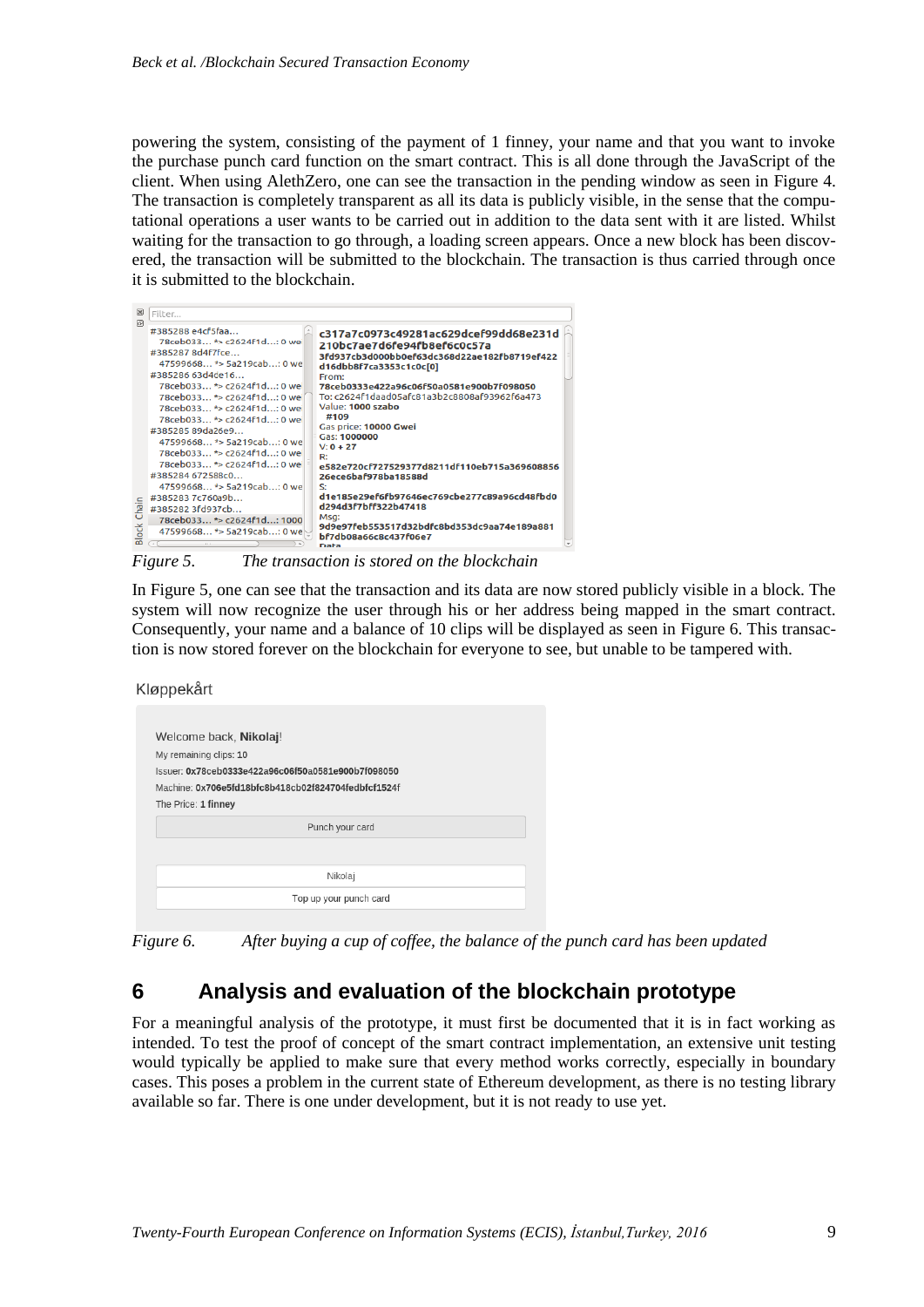Due to the lack of an automated test environment, a simple functionality test of the punch card system in form of a black box testing seemed to be acceptable. Black box tests are designed to test boundary cases for all the functions used by the client, except for the *setIssuer* function because that would mean to hand over the client to someone else, and the functionality is equal to that of *setMachine,* c*ommit-Suicide* and *emptyMachine* are not tested either, as they are trivial in their functionality. All tests but one passed. The one test that failed is in relation to the price of a punch card. The test is designed to test that negative numbers cannot be pushed, as it would result in a negative price. However, the function has been implemented using unsigned integers that does not allow for negative numbers, instead converting it to a very high number instead. Thus, the test failed but had no further consequence on the applicability of the prototype.

The testing of the client would normally entail some form of usability tests as well as tests of the functionality. There are a few different functionalities present in the client, however they all link up directly to functionality in the contract, and due to the pending window in AlethZero it is possible to check that the correct transactions are sent at each click. The remainder of the functionality links up to showing information on the screen, which is easily tested by manual checks in AlethZero as both the original issuer and a customer and a check of the contract in a non-Ethereum client (to check that it states the correct information).

As the implementation of the smart contract dictates the rules of the transaction processes, it removes the issue of trust from these. It is now possible to buy a punch card, given one has enough money. The blockchain based trust-free transaction system is then able to identify if a user has the right amount of clips for a cup of coffee. It will deduct the right amount of clips and update a user's balance automatically.

Consequently, the users do not need to know the transaction rules as they are instead dictated by the smart contract. This way, malicious behaviour and misunderstandings are ruled out by the system since they are carried out automatically according to the defined protocol. Additionally, due to the transparency of the operations conducted on the smart contract, users will also be able to verify that the actions are in fact carried out correctly, and that there is no invisible bias or malicious computing happening during transactions. Therefore, the system operates trust-free as the problem of trusting the users to carry out the transaction according to the rules has been circumvent.

### **7 Discussion and conclusions for blockchain based trust-free transaction systems**

One of the downsides of the blockchain implementation is that transactions can take up to 12 seconds, due to the block time of the blockchain. When purchasing a punch card or a cup of coffee, the transaction has to go through and be submitted to the blockchain before any balances are updated. This means waiting for a new block to be discovered. In general, this would average out to around 6 seconds of waiting for your transaction to go through. The block time issue is hard to circumvent, e.g., by introducing a centralized service of some sort in conjunction with the blockchain to bring down transaction time. However, using the blockchain would then become pointless since such a solution would no longer be a purely decentralized system and thus compromising transparency, trust, and security.

The prototype system we designed relies on two smart contracts where one of them has all the transaction logic. If we would have to change inner workings of this specific smart contract, we had to issue the entire thing again which is costly in ether, and all current punch cards would be lost, meaning that ether would have to be manually transferred back to the customers, which is costly too. Also, the client needs to be updated with a new smart contract address for connectivity. To address this problem, "getters and setters" have to be implemented in order to give the issuer the opportunity to change a lot of the data stored in the smart contract without having to issue an entirely new one, for example, in order to change the address of the coffee machine's smart contract and the address of the issuer (essentially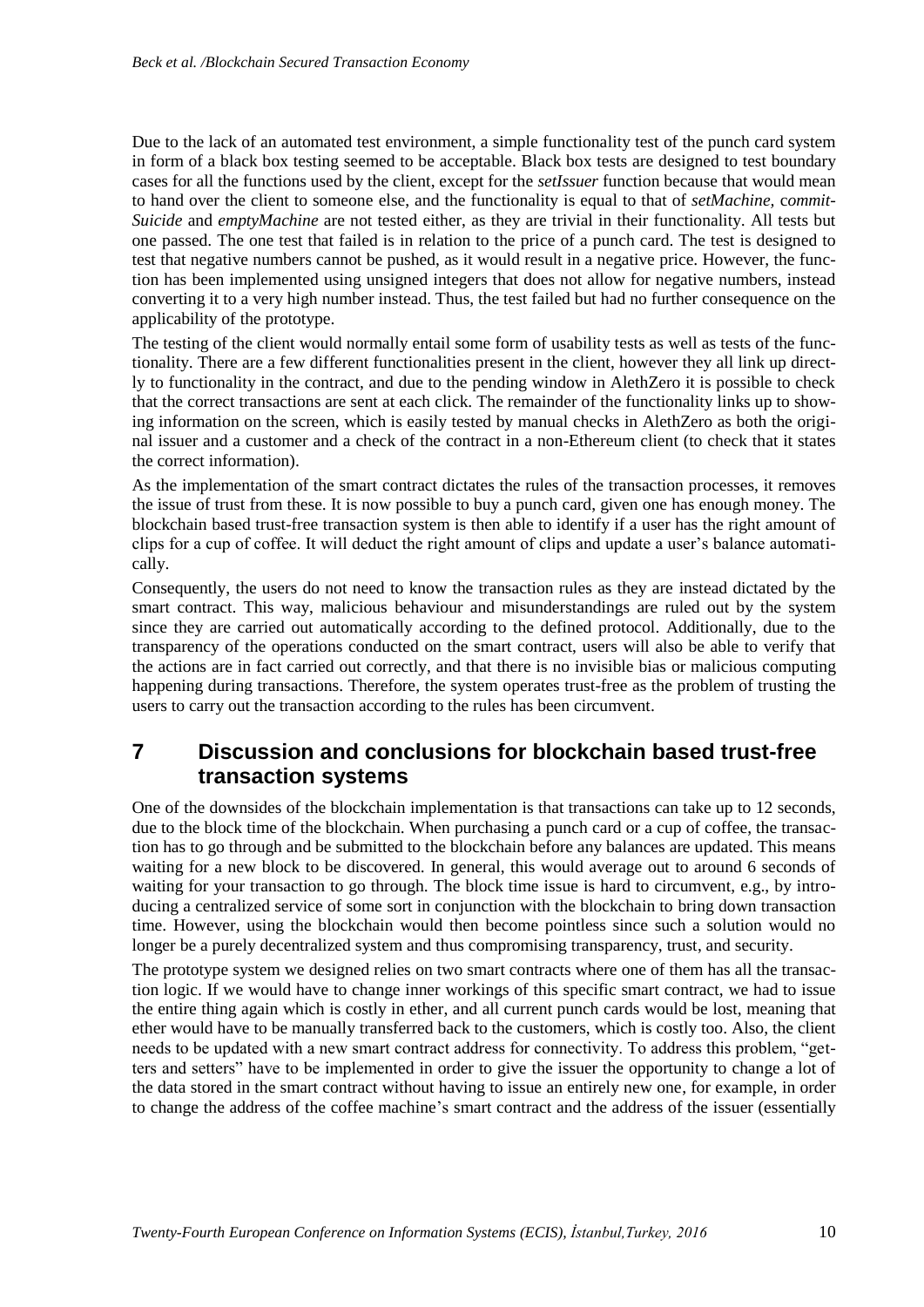the administrator of the contract). The only reason to issue a new smart contract is if the logic of some of the transaction logics needs to be updated.

Another lesson learnt from the installation of the prototype is that the nature of smart contracts would make it easy to extend the system with new features, e.g., for automating other processes of the coffee shop. In transaction systems in general, the use of a blockchain can prove useful in regards to get statistics of sales and revenue as you will have a complete dataset of all transactions. Consequently, additional smart contracts can be implemented in order to handle the purchase of supplies through interacting with the record of sales. In this way, by automating processes through smart contracts in conjunction with each other, a shop can be turned into a decentralized autonomous organization.

#### **7.1 When does a cryptographic economic system make sense?**

There are many other ways to implement a digital punch card, than using blockchain technology. Digital assets are commonly known, so why not just implement a system where the punch card balance is maintained by a database running on a webserver?

When implementing a webserver based system, one is introducing a different aspect of trust, where users have to trust that the system works properly. Thus, the system will not be verified by anyone but the issuer. A system like this is completely opaque and the user will not be able to know the inner workings of the transactions. The user has no way of verifying that the transaction is processed correctly. The fact that such a solution is centralized introduces other problems as well. When the system runs on a centralized unit, it can be tampered with by someone hacking the system. Some level of security is needed. Also, one introduces reliability on hardware. One server crash can have catastrophic consequences if proper backups are not implemented. And no matter what, a crash will mean downtime and lost profit. These problems are inherently solved by a blockchain technology such as Ethereum. The lack of a central webserver means that there is no server that can crash and bring downtime. Even if a node crashes, the system will still be up. As you cannot tamper with the data stored on the blockchain, the system is much more resilient to hackers. Since the system is run transparently, one has not to necessarily trust the issuer either. Therefore, blockchain technology can be effectively used in transaction systems due its perks in the areas of security, transparency and trust – aspects that are all of utmost importance when conducting a transaction.

Naturally, blockchain technology has also some shortcomings, which need to be addressed when trying to establish a blockchain based trust free cryptographically secured transaction system. There are some issues that have not yet been solved and the implementation of a blockchain solution is still rather demanding. One of the main issues of blockchain technology is scalability. The problem is that for assuring the theoretically achievable security of the blockchain, a large number of full nodes are required (Buterin, 2014b, Buterin, 2014c, Buterin, 2014.). Otherwise, one might end up in a less decentralized system, like Bitcoin has experienced (Hashrate, 2015). The problem here is that this nullifies the security measure that decentralization is a big part of. Before the blockchain technology can be applied for a wider range of economic transactions and operations, it is a very important that this security aspect is addressed at a satisfactorily level. Ethereum has taken steps toward managing scalability better than Bitcoin. For instance, by using accounts rather than being based on unspent transaction outputs (Buterin, 2014b, Buterin, 2014c, Buterin, 2014., Buterin, 2015). The final solution presented to the scalability problem is to have many blockchains (Buterin, 2014c), e.g., some might only be used for some specific purposes while others are used for more generalized tasks (Au, 2001). The idea behind this is that the blockchains can use each other to provide security for one another, no matter what the separate blockchains are used for. This way, a miner can mine on a blockchain of a suitable size, and yet security would still be very high, albeit not as high as if only one blockchain existed. This solution also relies on a proof of stake model but because of the interconnectivity of the different chains, a high percentage of the combined stakes of the blockchain ecosystem would be needed.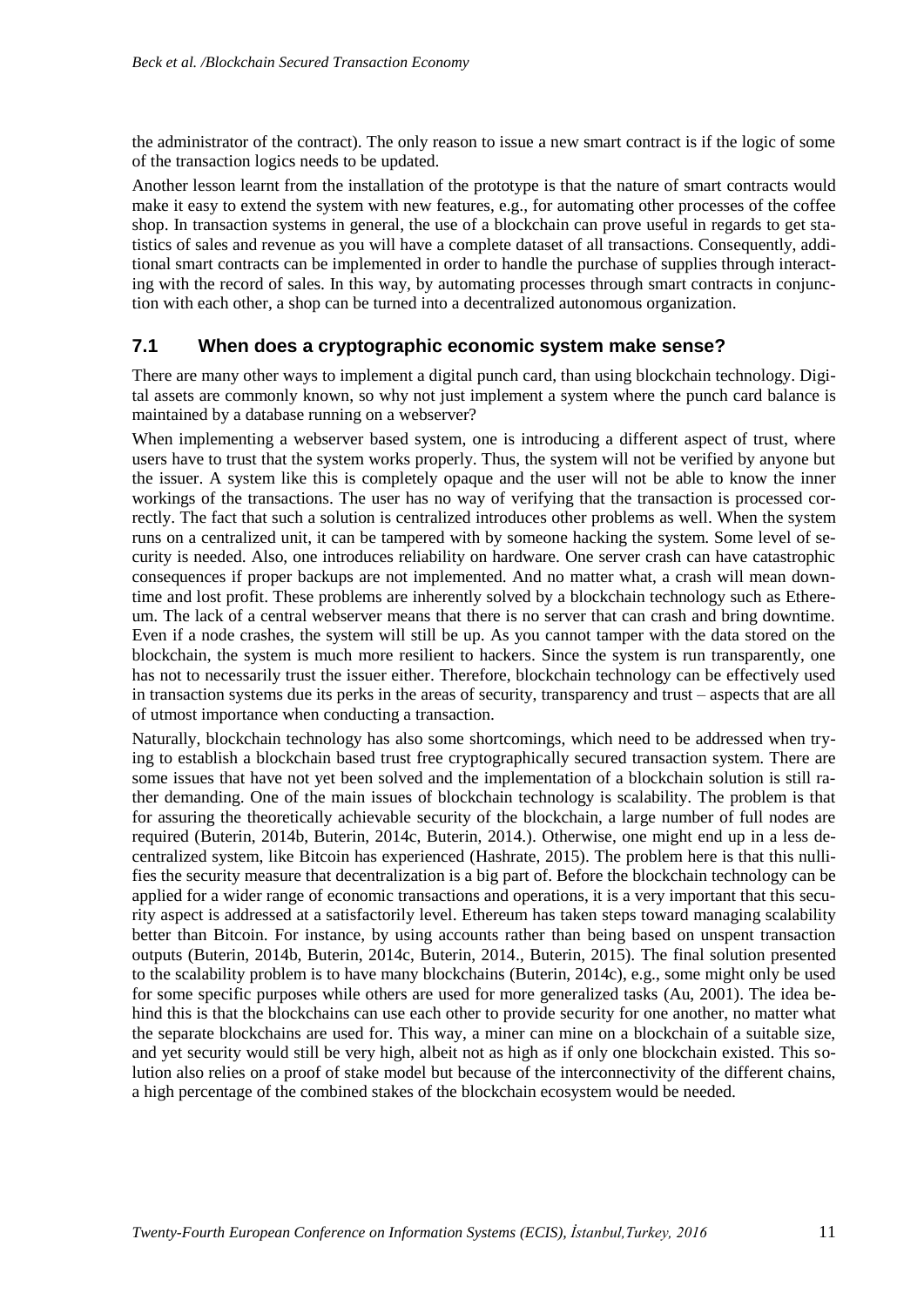#### **7.2 How ready are blockchain-based cryptographic transaction systems?**

An obstacle that is important for the more widespread use of blockchain technology is how the system copes with heavy transaction loads. A payment technology such as VISA handles 4,000 transactions per second on average and has been stress-tested in 2013 to handle 47,000 transactions per second (Manny Trillo, 2013). In comparison, Bitcoin can only handle 7 transactions per second, due to the fact that block sizes are restricted to have a maximum size of 1 MB (Bitcoin, 2015). This is not so much a problem if the blockchain is only used to buy coffee in a small coffee shop. However, if the same blockchain is to be used on a wide variety of applications, more performance is needed. If for instance the customers in the coffee shop cannot buy coffee because an election is being held somewhere else in the world and for electronic voting the same blockchain is used, it is going to be hard to sell the idea of the system to the coffee shop owner. It is obvious that this is not a viable amount of transactions, should this technology be implemented on a global basis. Changes to the way different firms use the blockchain are being made, to assure that a transactions per second level alike or even higher than VISA's can be handled.

Another disadvantage of running applications on the blockchain is the time factor. The blockchain we used in our prototyping has a block time of 12 seconds, meaning this is the potential waiting time for an action to be carried out. This is very unlike typical transaction time nowadays, where processing and Internet speed are at a level, where it is expected that requests are processed almost immediately. Therefore, this might be an obstacle in regards to the universal acceptance of the technology as an alternative to centralized services. For instance, in our proof of concept, we had to wait up to 12 seconds from "punching" our "cryptographic punch card" until we could get coffee, whereas today with the manual punch card it is an instant process.

And finally, the blockchain use is not free of cost, which is one of the more obvious drawbacks of decentralization and the blockchain technology. In the centralized world of today, someone pays for a server to run applications on it, or the user downloads a program that then runs on their computers. Most likely, the cost of running a server will somehow be paid by consumers since companies need to generate profit, and the costs of running a server will be priced into the products and services offered. However, this means that those cost are implicit and hidden from the user. On the blockchain, it is very blatant that transactions and computational power come at a price. This is definitely going to be one of the challenges of the IoT, as users are not used to pay in this way for services online, and that fact might hinder the spread of the technology. The fact that users will be constantly reminded that an action has a fee will certainly make some users choose centralized solutions where the prices are more hidden. For instance, when looking at the proof of concept presented in our prototype, there will be fees involved when buying a punch card, and every time it is punched (the gas or ether). These fees do not exist (or are not visible) in the current transaction process.

Obviously, we are at the beginning of understanding the potential of the blockchain and thus it is too early to theorize about all its aspects and full potential. However, we strongly believe that information systems research with its economics and information systems orientation on the one hand and computer science on the other is the discipline that can contribute significant insights by not only studying the acceptance and diffusion of blockchain solutions such as Bitcoin but also construct and design those solutions by applying a DSR approach. Thus, we hope that the potentials but also limitations we were able to illustrate by designing our proof of concept punch card solution is a starting point for more research to come on blockchain, the gateway to trust-free transactions.

### References

Au, Y. A. (2001). "Design science I: The role of design science in electronic commerce research". *Communications of the Association for Information Systems* 7(1) 1.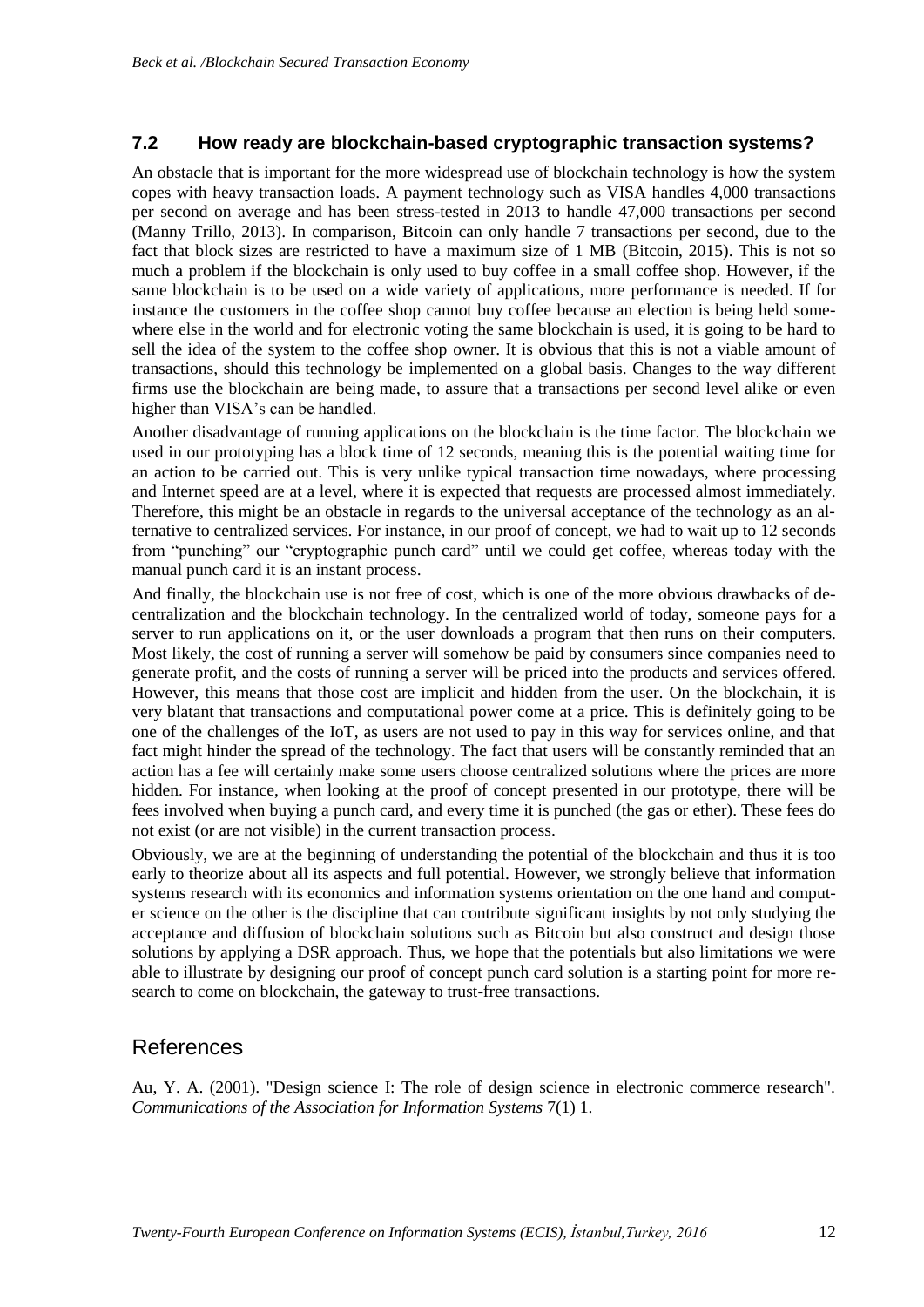Baskerville, R. (2008). "What design science is not". *European Journal of Information Systems* 17(5) 441-443.

Beck, R., S. Weber, and R. Gregory (2013) "Theory-Generating Design Science Research". *Information Systems Frontiers* 15(4) 637-651.

Bitcoin. (2015). *Scalability*. Available at: <https://en.bitcoin.it/wiki/Scalability> [Accessed 21st November 2015].

Blockchain (2015). *Blockchain Documentation*. Available at: [https://bitcoin.org/en/ -](https://bitcoin.org/en/#block-chain) block-chain [Accessed 21st November 2015].

Buterin, V. (2013). *Ethereum White Paper*. Available at: https://github.com/ethereum/wiki/wiki/ White-Paper [Accessed 21st November 2015].

Buterin, V. (2014a). *Ethereum Development Tutorial*. Available at: [https://github.com/ethereum/wiki/](https://github.com/ethereum/wiki/wiki/) [wiki/](https://github.com/ethereum/wiki/wiki/) Ethereum- Development-Tutorial [Accessed 21st November 2015].

Buterin, V. (2014b). *Scalability, Part 1: Building on Top*. Available at: https://blog.ethereum.org/ 2014/09/17/scalability-part-1-building-top/ [Accessed 21st November 2015].

Buterin, V. (2014c). *Scalability, Part 3: On Metacoin History and Multichain*. Available at: <https://blog.ethereum.org/2014/11/13/scalability-part-3-metacoin-history-multichain/> [Accessed 21st November 2015].

Buterin, V. (2014d). *Toward a 12-second Block Time*. Available at: [https://blog.ethereum.org/](https://blog.ethereum.org/2014/07/11/toward-a-12-second-block-time/) [2014/07/11/toward-a-12-second-block-time/](https://blog.ethereum.org/2014/07/11/toward-a-12-second-block-time/) [Accessed 21st November 2015].

Buterin, V. (2015). *Notes on Scalable Blockchain Protocols (verson 0.3)*. Available at: [https://github.com/vbuterin/scalability\\_paper/blob/master/scalability.pdf](https://github.com/vbuterin/scalability_paper/blob/master/scalability.pdf) [Accessed 21st November 2015].

Economist (2015). *Blockchain - The next big thing*. Available at: http://www.economist.com/news/ special-report/21650295-orit-next-big-thing [Accessed 21st November 2015].

Ethereum (2014). *JavaScript API*. Available at:<https://github.com/ethereum/wiki/wiki/JavaScript-API> [Accessed 21st November 2015].

Ethereum and Foundation. *Ether Unit Converter*. Available at: <http://ether.fund/tool/converter> [Accessed 21st November 2015].

Graham, R. (2013). *BitCoin is a public ledger*. Available at: [http://blog.erratasec.com/2013/05/bitcoin](http://blog.erratasec.com/2013/05/bitcoin-is-public-ledger.html#.VlArLMp4iKI)[is-public-ledger.html -](http://blog.erratasec.com/2013/05/bitcoin-is-public-ledger.html#.VlArLMp4iKI) .VlArLMp4iKI [Accessed 21st November 2015].

Gregor, S. and D. Jones (2007). "The anatomy of a design theory". *Journal of the Association for Information Systems* 8(5) 312-335.

Hashrate *Bitcoin Hashrate Distribution*. Available at: [https://blockchain.](https://blockchain/)info/pools [Accessed 21st November 2015].

Higgins, S. (2015). *IBM Reveals Proof of Concept for Blockchain-Powered Internet of Things*. Available at: [http://www.coindesk.com/ibm-reveals-proof-concept-blockchain-powered-internet](http://www.coindesk.com/ibm-reveals-proof-concept-blockchain-powered-internet-things/)[things/](http://www.coindesk.com/ibm-reveals-proof-concept-blockchain-powered-internet-things/) [Accessed 21st November 2015].

Holmström, J., M. Ketokivi and A. P. Hameri (2009). "Bridging practice and theory: a design science approach". *Decision Sciences* 40(1) 65-87.

March, S. T. and G. F. Smith (1995). "Design and natural science research on information technology". *Decision support systems* 15(4) 251-266.

Nakamoto, S. (2008). "Bitcoin: A peer-to-peer electronic cash system". *Consulted* 1(2012) 28.